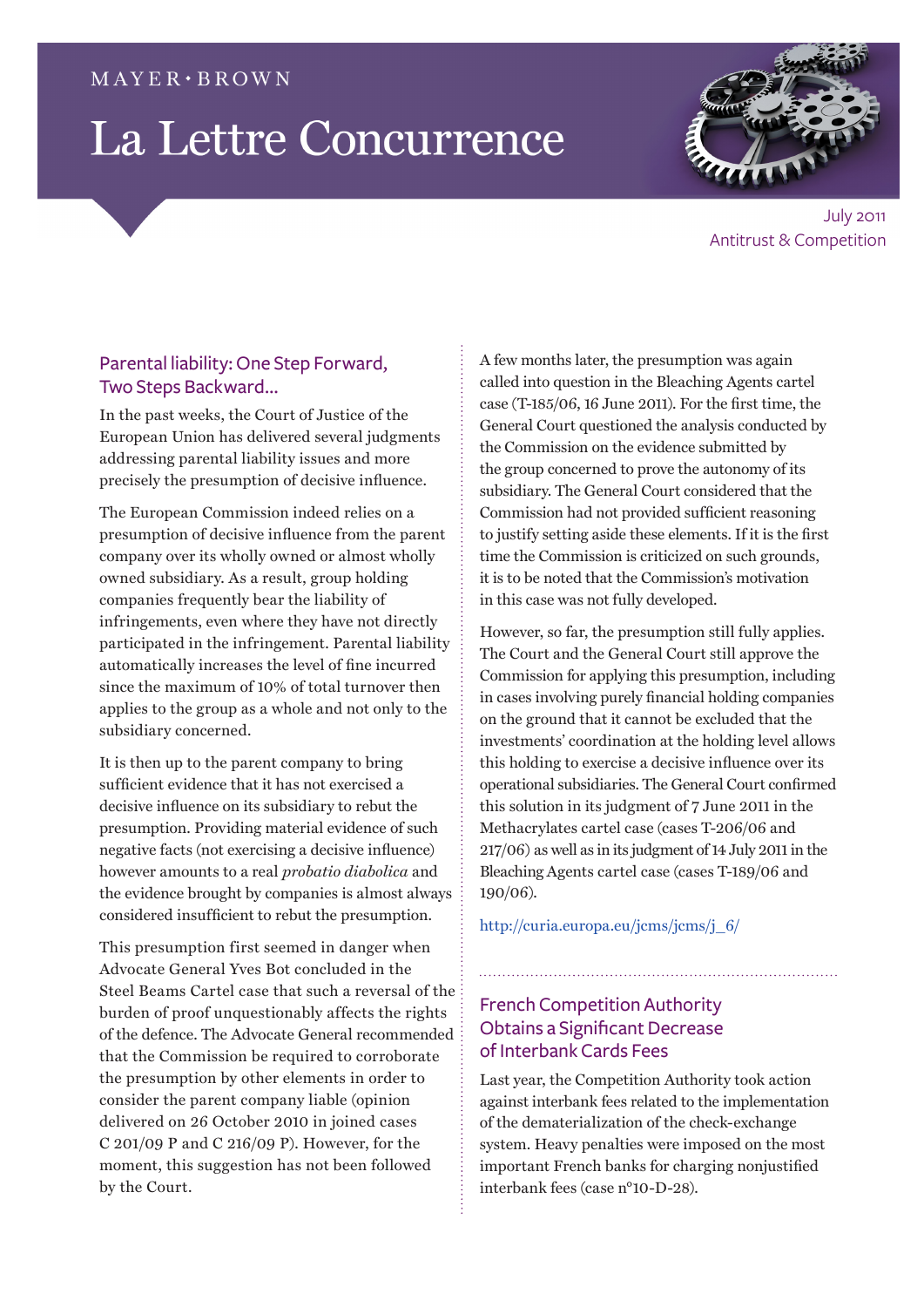This new case concerned the "*Groupement des cartes bancaires*" (Payment Cards' Group) representing the main banks that are operating in France, and more specifically the "Commission *interbancaire de paiement*" (CIP, Interbank Payment Fee) and the "Commission interbancaire de retrait "(CIR, Interbank withdrawal fee) between four parties : the cardholder, the merchant, the cardholder's bank and the merchant's bank.

The authority considers that the joint determination of the level of interbank fees within the group qualifies as an agreement by establishing one unique fee for all banks without possibility for them to adjust its amount. If the joint determination of fees is not necessarily anticompetitive in itself, the level of such fees has to be justified by objective factors.

Coming back to a 20-year-old case, in which fees had been set on the basis of the Competition Council's injunctions, the Authority expressed new competition concerns about the level of those fees. Neither the Competition Council's prior decision nor the letter of comfort issued by the European Commission are considered as frustrating new assessment and findings on the fees' level by the Competition Authority.

The Payment Cards' Group submitted commitments consisting of a decrease of 36% on CIP fees and of 20% on CIR fees. Those commitments, which apply for four years, are considered sufficient to close the proceedings.

There are other pending procedures concerning other payment cards systems and other means of payment.

[http://www.autoritedelaconcurrence.fr/pdf/](http://www.autoritedelaconcurrence.fr/pdf/avis/11d11.pdf) [avis/11d11.pd](http://www.autoritedelaconcurrence.fr/pdf/avis/11d11.pdf)f

# *Sua Sponte* Action by the Competition Authority on the Competition Between E-Commerce and Traditional Distribution

The Competition Authority is once again investigating the e-commerce sector.

After making important decisions and affirming its positions on the new Guidelines on Vertical Restraints, the Competition Authority announced that an opinion will be issued June 2012 in order to:

- assess the competitive pressure online commerce exerts on traditional distribution;
- identify the barriers that may restrict the competitive pressure of online distribution over traditional distribution.

This *sua sponte* action is probably related to the investigation launched in 2009 by the Authority's economic department to compare online prices and prices in physical shops for a number of products.

The Authority's aim is to assess whether e-commerce effectively translated into decreased prices online as well as in traditional distribution outlets. The Authority's message is clear.

[http://www.autoritedelaconcurrence.fr/pdf/](http://www.autoritedelaconcurrence.fr/pdf/avis/11soa02.pdf) [avis/11soa02.pd](http://www.autoritedelaconcurrence.fr/pdf/avis/11soa02.pdf)f

### In Brief – European Union

### The Commission publishes its annual report for 2010

The annual report starts with the observation that 2010 was a very active year in competition enforcement and reforms. Antitrust fines almost reached a historical record with nearly €3 billion and mergers slightly progressed compared to 2009 with 270 notifications.

[http://europa.eu/rapid/pressReleasesAction.do?refe](http://europa.eu/rapid/pressReleasesAction.do?reference=IP/11/861&format=HTML&aged=0&language=EN&guiLanguage=en ) [rence=IP/11/861&format=HTML&aged=0&languag](http://europa.eu/rapid/pressReleasesAction.do?reference=IP/11/861&format=HTML&aged=0&language=EN&guiLanguage=en ) [e=EN&guiLanguage=en](http://europa.eu/rapid/pressReleasesAction.do?reference=IP/11/861&format=HTML&aged=0&language=EN&guiLanguage=en )

#### The Commission takes action against a washing powder cartel

The Commission has fined two producers of washing powder a total of €315.2 million for operating a cartel in the market for laundry powder detergent. The third cartel participant got immunity for revealing the cartel to the Commission. This is the first cartel case in 2011.

[http://europa.eu/rapid/pressReleasesAction.do?refe](http://europa.eu/rapid/pressReleasesAction.do?reference=IP/11/473&format=HTML&aged=1&language=EN&guiLanguage=en) [rence=IP/11/473&format=HTML&aged=1&languag](http://europa.eu/rapid/pressReleasesAction.do?reference=IP/11/473&format=HTML&aged=1&language=EN&guiLanguage=en) [e=EN&guiLanguage=e](http://europa.eu/rapid/pressReleasesAction.do?reference=IP/11/473&format=HTML&aged=1&language=EN&guiLanguage=en)n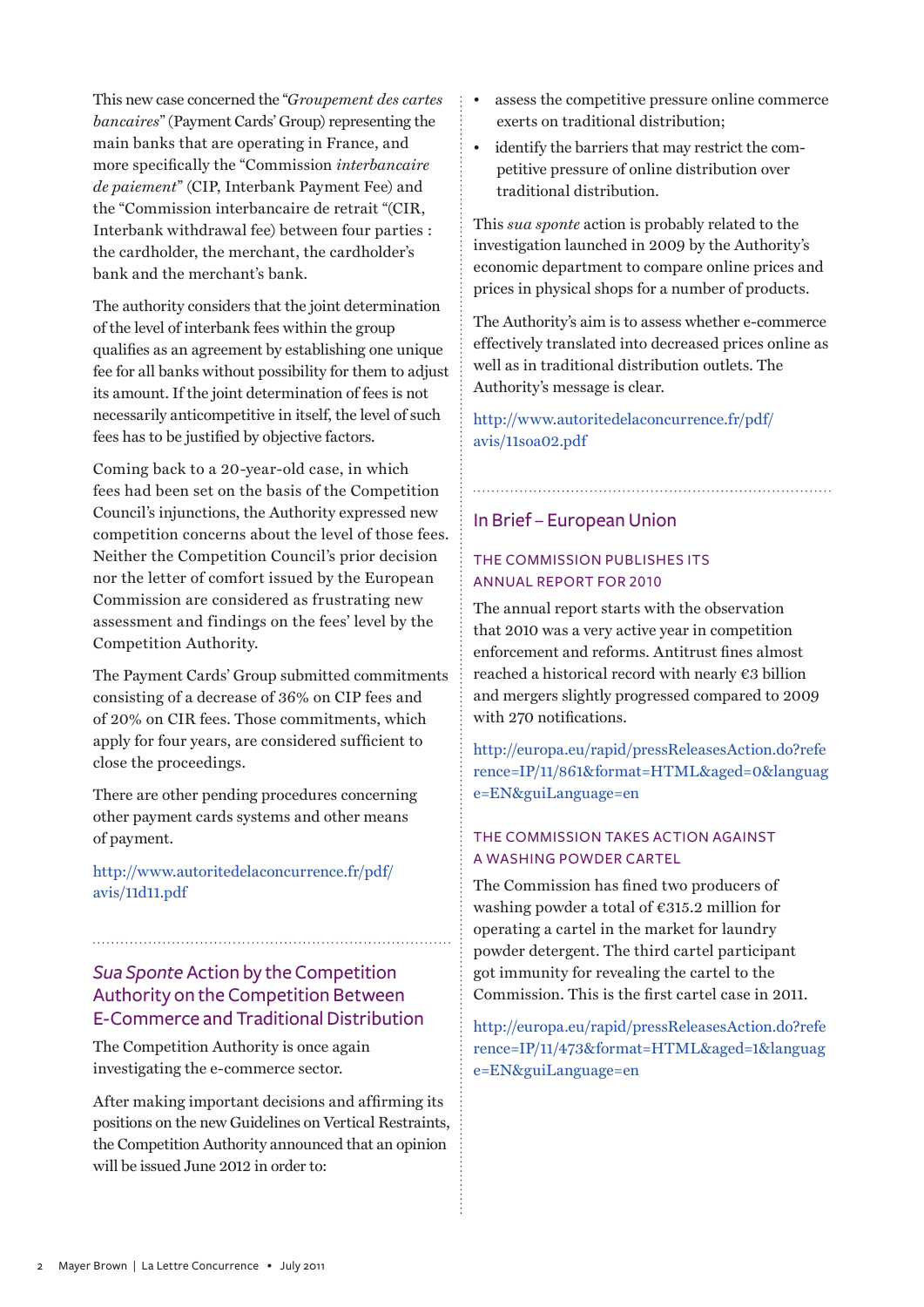## The Commission decides to repeal the Heat Stabilisers cartel decision for two of the undertakings concerned

The Commission has decided to repeal its 2010 decision for two of the undertakings concerned in the Heat Stabilisers cartel case. According to a Court judgment of 29 March 2011, actions against investigative measures have suspensive effects only for the party that brought the action. In this case, the ten-year limitation was over for the two undertakings concerned and the only suspensive element was the action brought against investigative measures by other companies involved in those proceedings.

[http://europa.eu/rapid/pressReleasesAction.do?refe](http://europa.eu/rapid/pressReleasesAction.do?reference=IP/11/820&format=HTML&aged=0&language=EN&guiLanguage=en) [rence=IP/11/820&format=HTML&aged=0&langua](http://europa.eu/rapid/pressReleasesAction.do?reference=IP/11/820&format=HTML&aged=0&language=EN&guiLanguage=en) [ge=EN&guiLanguage=e](http://europa.eu/rapid/pressReleasesAction.do?reference=IP/11/820&format=HTML&aged=0&language=EN&guiLanguage=en)n

## Public consultation on a draft guidance paper on quantifying harm in actions for damages

The Commission invites all interested parties to submit comments before 30 September 2011 on this draft guidance paper on quantifying harm action for damages based on breaches of articles 101 and 102 of the Treaty.

[http://ec.europa.eu/competition/](http://ec.europa.eu/competition/consultations/2011_actions_damages/draft_guidance_paper_en.pdf
) [consultations/2011\\_actions\\_damages/](http://ec.europa.eu/competition/consultations/2011_actions_damages/draft_guidance_paper_en.pdf
) [draft\\_guidance\\_paper\\_en.pdf](http://ec.europa.eu/competition/consultations/2011_actions_damages/draft_guidance_paper_en.pdf
)

## PUBLIC CONSULTATION ON DRAFT BEST PRACTICES ON COOPERATION BETWEEN EU Competition Authorities in merger review

The Commission had invited interested parties to submit comments before 27 May 2011 on draft Best Practices on Cooperation between EU National Competition Authorities to enhance and facilitate exchanges of information in merger cases which are notifiable in more than one Member State.

The observations received by the Commission, which are not numerous, are now available online.

[http://ec.europa.eu/competition/](http://ec.europa.eu/competition/consultations/2011_merger_best_practices/en.pdf
) [consultations/2011\\_merger\\_best\\_practices/en.pdf](http://ec.europa.eu/competition/consultations/2011_merger_best_practices/en.pdf
)

## Towards increased due process in the setting of fines?

Speaking at the European Competition Day taking place in Budapest on 30 May 2011, Commissioner Almunia stated that due process will be improved by the inclusion of a section on fines in the Statement of Objections. Companies will have a better idea, at an early stage, of the elements that will be taken into account to calculate fines.

The Best Practices will be amended in this respect before the end of this year with a view to limiting modifications of fines after the release of decisions (as it happened twice in the recent Prestressing Steel case).

[http://europa.eu/rapid/pressReleasesAction.do?refe](http://europa.eu/rapid/pressReleasesAction.do?reference=SPEECH/11/396&format=HTML&aged=0&language=EN&guiLanguage=en
) [rence=SPEECH/11/396&format=HTML&aged=0&l](http://europa.eu/rapid/pressReleasesAction.do?reference=SPEECH/11/396&format=HTML&aged=0&language=EN&guiLanguage=en
) [anguage=EN&guiLanguage=en](http://europa.eu/rapid/pressReleasesAction.do?reference=SPEECH/11/396&format=HTML&aged=0&language=EN&guiLanguage=en
)

## In Brief – France

## Annual report of the Competition **AUTHORITY**

The Competition Authority published its annual report for 2010. This year, the thematic study focuses on food retail. It naturally addresses issues linked to the barriers to the entry of new players (following the 2010 opinion adopted on this subject) and, more widely, merger control in the retail sector, issues related to the assessment of buyer power, etc.

The number of *sua sponte* opinions delivered by the Authority is significantly increasing, as evidenced by opinions delivered on food retail and online advertising.

In 2010, the Authority received 213 merger notifications, an increase over last year. Finally, in 2010, the Authority imposed total fines of  $\epsilon$  442.5 million, including  $\epsilon$  384.9 million imposed by one single decision in the case on the digital system for processing checks.

[http://www.autoritedelaconcurrence.fr/user/](http://www.autoritedelaconcurrence.fr/user/standard.php?id_rub=22&id_article=1636) [standard.php?id\\_rub=22&id\\_article=163](http://www.autoritedelaconcurrence.fr/user/standard.php?id_rub=22&id_article=1636)6